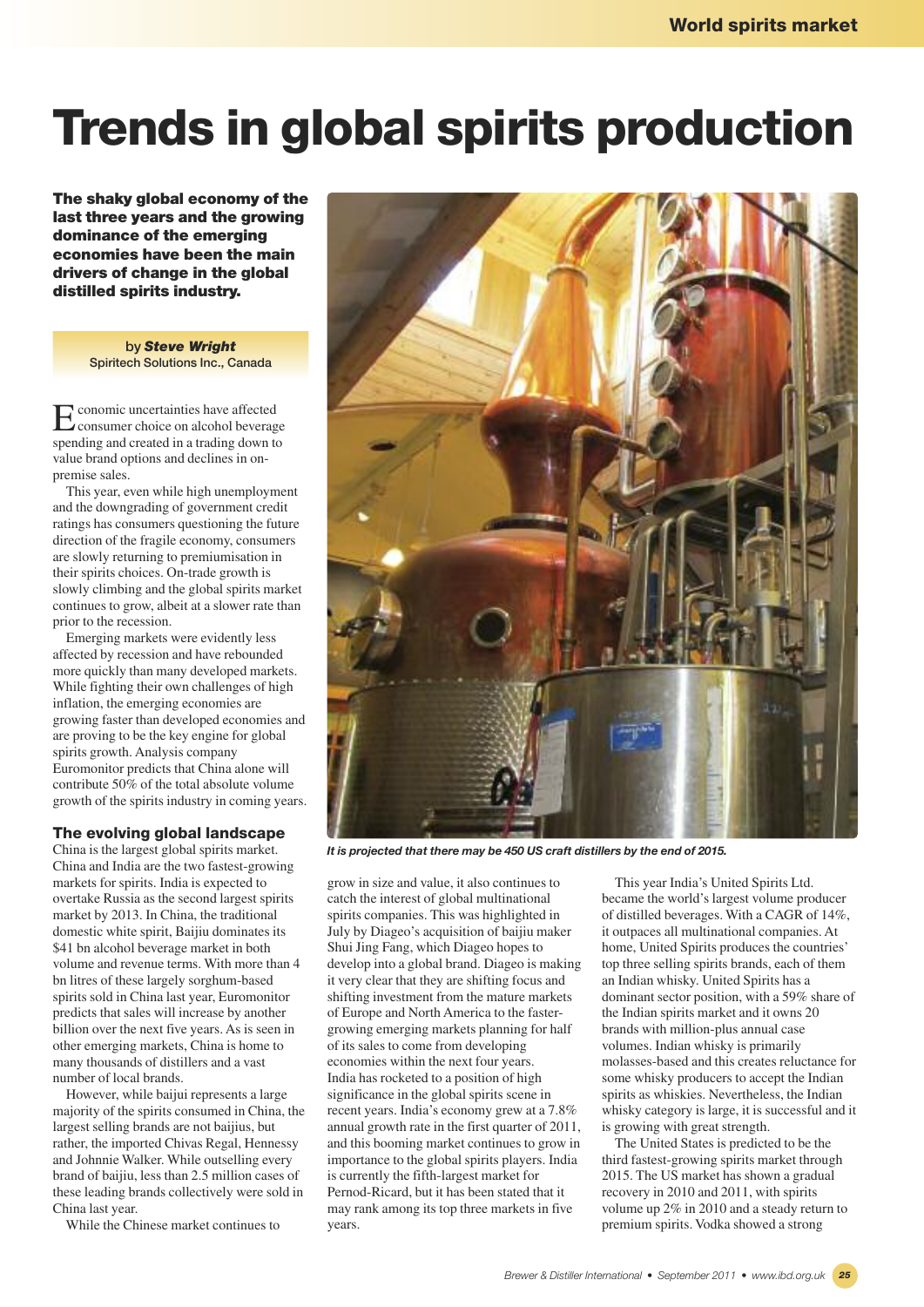

*Alembic stills being used in the production of Cachaça in Brazil.*

growth rate of 6.1% in 2010. Whisk(e)y volumes showed 1.4% volume growth, but Irish and Single Malt Scotch, as well as Super Premium domestic and imported whiskies showed strong double-digit growth. Tequila volume grew 3.6% last year, continuing the steady growth that tequila has shown in the US in the last decade. Tequila sales in the US have grown 47% since 2003, with strongest growth in premium priced and 100% agave tequila styles.

Craft distilling is a growing phenomenon in the US (and in Canada to a lesser extent), and the number of licensed craft distilleries has grown from 69 to 240 since 2003. It is

projected that there will be as many as 450 licensed craft distillers in the US and Canada by the end of 2015. The craft movement is generating strong interest in new expressions of American whiskies, brandies, gins and infused vodkas, and the market is seeing the larger distillers take notice of this renaissance in north American spirits.

## **Spirits categories trends** *Vodka*

Considered the world's largest spirits category, vodka finds its largest markets in Russia and the United States. Vodka is produced in many countries using ingredients



*Large scale fermentation at a Canadian whiskey distillery.*

and production methods dictated by the country of origin. Strong vodka growth in the US and emerging countries such as India are expected to keep vodka in the number one position in the coming years.

#### *Soju and Shochu*

These traditional products of Korea and Japan represent the second largest spirits category. They are consumed mostly in their home countries, while Japan also imports large volumes of Soju. The world's largest selling distilled spirits brand is the Soju brand; Jinro. Soju is a colourless spirit produced from a wide variety of materials, including sorghum, rice, tapioca, barley and other grains. Japanese Shochu is more commonly produced from rice. A unique 'solid-state' fermentation process call *Koji* fermentation is used in the production of traditional styles of Shochu. The *Koji* process utilises specific strains of fungi, which are grown on steamsoftened grains to allow for conversion of the grain starches into fermentable sugars before the grains are sent to fermentation. This can produce special spirits that are highly valued.

#### *Cachaça*

Brazil produces more than 1.3 billion litres of cachaça annually by some 30-40,000 small and medium size distillers. Produced from fresh-pressed cane juice, cachaça can only be produced during the cane harvest season. Less than 1% of cachaça is currently exported. Export markets are key to the growth of this spirit style, which has shown flat volumes in recent years. Some 160 cachaça producers export to 60 countries, with Germany providing the largest market, followed by the US. Producers are looking to attract greater export opportunities by upscaling their products. Barrel ageing in reused bourbon casks and in vats from Brazilian woods, along with better control of quality consistency, are creating cachaças of higher image that are better positioned to appeal to the lucrative foreign markets.

#### *Whisky*

In the UK between 2005 and 2009, the value of Scotch consumption in the home market dropped 23% as it continued to lose volume to vodka and other spirits types. Reports have compared the global growth in Scotch whisky volumes against vodka growth and the results have cast a sobering light on Scotch. Data shows that vodka volumes grew at more than five-times the rate of Scotch growth during a 20 year period from 1998 to 2008. I am not sure that this is a fair comparison and perhaps it is fairer to compare Scotch whisky growth against non-Scotch whiskies.

Whiskies of all types showed a sharp decline in volume in the late 1980s and the decline lasted as long as ten years. During the next decade, Scotch whisky showed ups and downs in volume sales, displaying recordsetting growth in 2006 followed by flat overall growth in 2007. Declines in the once